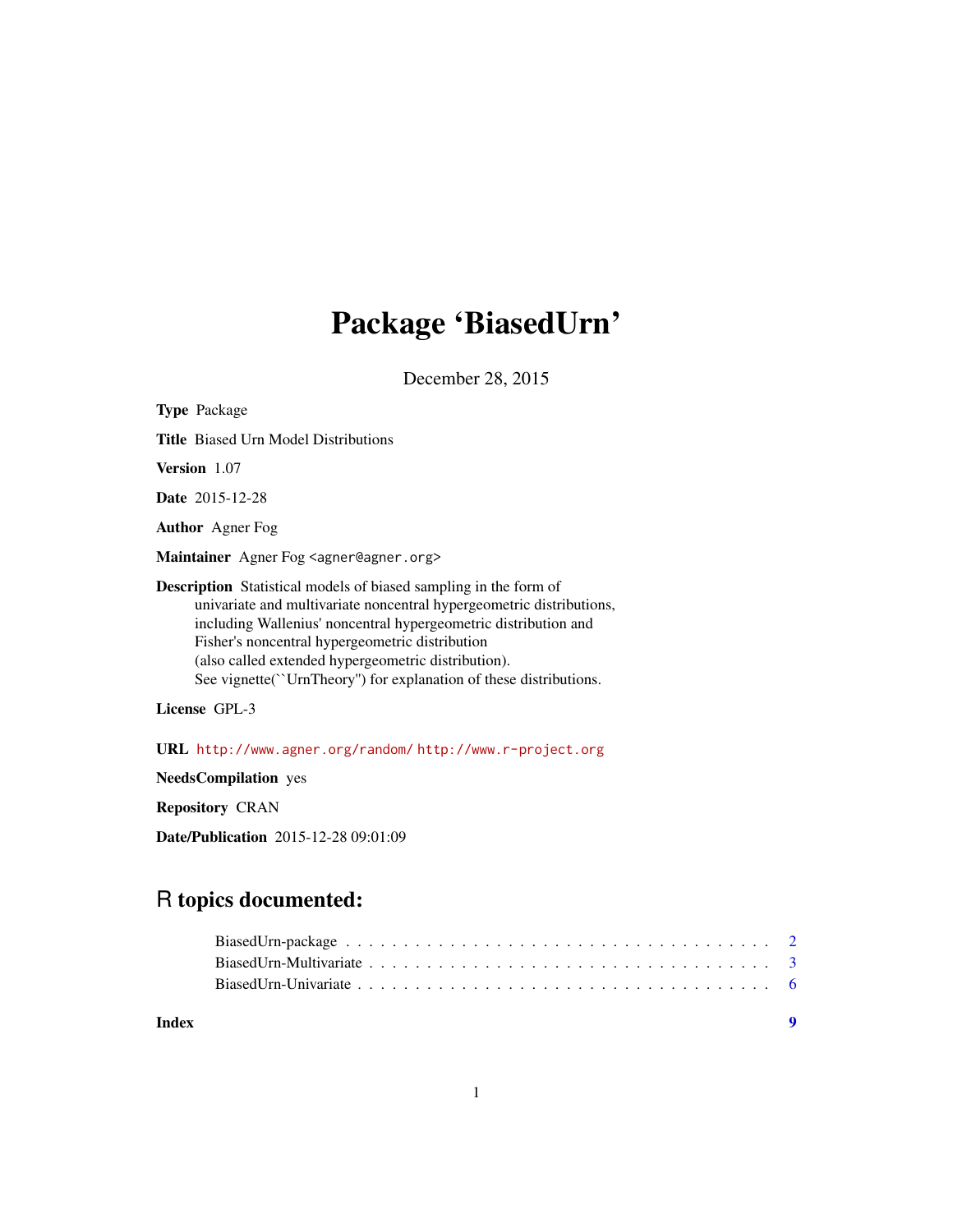<span id="page-1-0"></span>

#### <span id="page-1-1"></span>Description

Statistical models of biased sampling in the form of univariate and multivariate noncentral hypergeometric distributions, including Wallenius' noncentral hypergeometric distribution and Fisher's noncentral hypergeometric distribution (also called extended hypergeometric distribution).

These are distributions that you can get when taking colored balls from an urn without replacement, with bias. The univariate distributions are used when there are two colors of balls. The multivariate distributions are used when there are more than two colors of balls.

The (central) univariate and multivariate hypergeometric distribution can be obtained by setting  $odds = 1$ .

Please see vignette("UrnTheory") for a definition of these distributions and how to decide which distribution to use in a specific case.

# Details

| Package: | BiasedUrn  |
|----------|------------|
| Type:    | Package    |
| Version: | 1.06       |
| Date:    | 2013-11-06 |
| License: | GPL.       |

# Univariate functions in this package

|                                    | Wallenius' noncentral hypergeometric | Fisher's noncentral hypergeometric |
|------------------------------------|--------------------------------------|------------------------------------|
| Probability mass function          | dWNCHypergeo                         | dFNCHypergeo                       |
| Cumulative distribution function   | pWNCHypergeo                         | pFNCHypergeo                       |
| Quantile function                  | qWNCHypergeo                         | qFNCHypergeo                       |
| Random variate generation function | rWNCHypergeo                         | rFNCHypergeo                       |
| Calculate mean                     | meanWNCHypergeo                      | meanFNCHypergeo                    |
| Calculate variance                 | varWNCHypergeo                       | varFNCHypergeo                     |
| Calculate mode                     | modeWNCHypergeo                      | modeFNCHypergeo                    |
| Estimate odds from mean            | oddsWNCHypergeo                      | oddsFNCHypergeo                    |
| Estimate number from mean and odds | numWNCHypergeo                       | numFNCHypergeo                     |
| Minimum x                          | minHypergeo                          | minHypergeo                        |
| Maximum x                          | maxHypergeo                          | maxHypergeo                        |

## Multivariate functions in this package

|                                    | Wallenius' noncentral hypergeometric | Fisher's noncentral hypergeometric |
|------------------------------------|--------------------------------------|------------------------------------|
| Probability mass function          | dMWNCHypergeo                        | dMFNCHypergeo                      |
| Random variate generation function | rMWNCHypergeo                        | rMFNCHypergeo                      |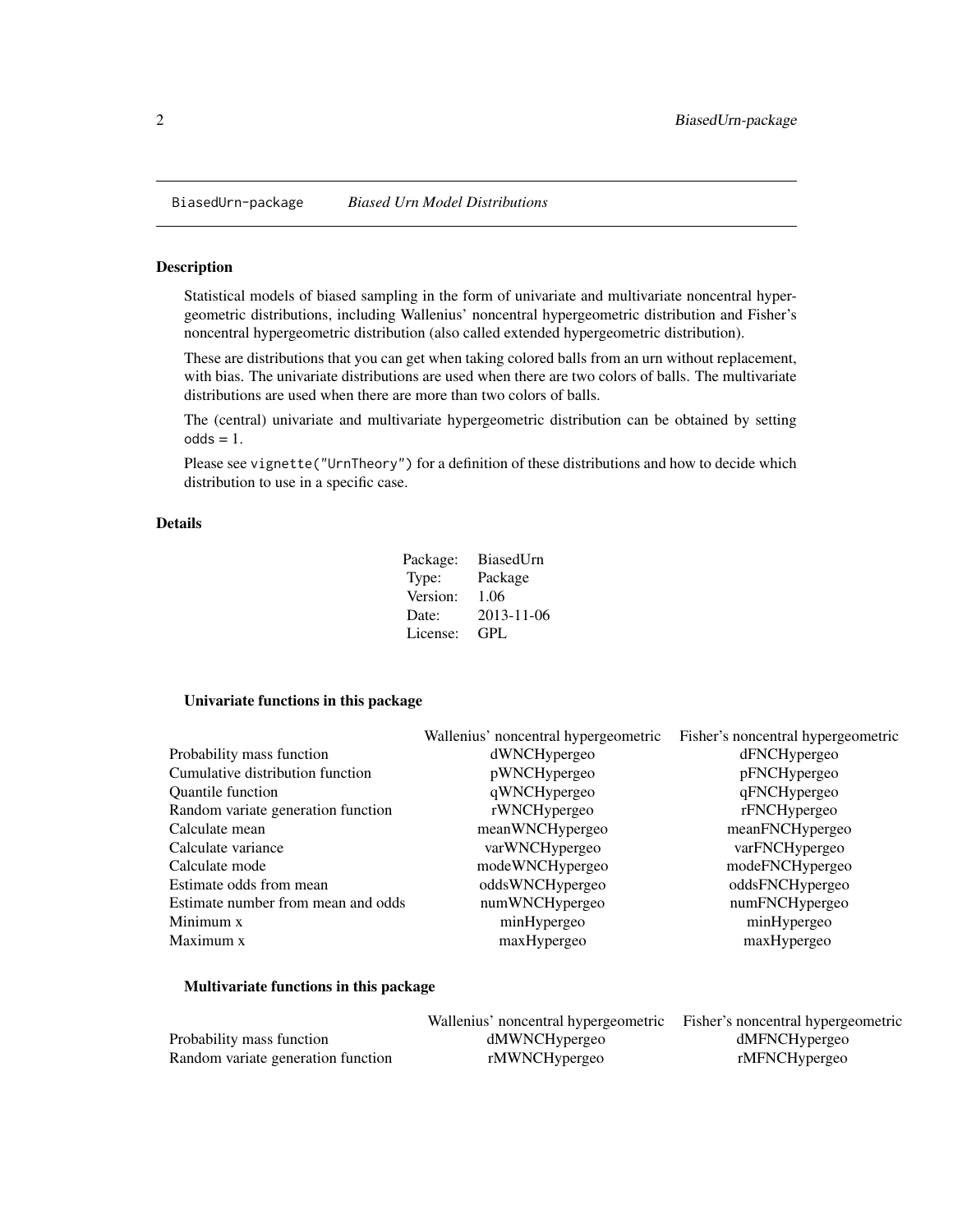# <span id="page-2-0"></span>BiasedUrn-Multivariate 3

| Calculate mean                     |
|------------------------------------|
| Calculate variance                 |
| Calculate mean and variance        |
| Estimate odds from mean            |
| Estimage number from mean and odds |
| Minimum x                          |
| Maximum x                          |

mean MWNCHypergeo mean MFNCHypergeo varMWNCHypergeo varMFNCHypergeo momentsMWNCHypergeo momentsMFNCHypergeo odds MWNCHypergeo oddsMFNCHypergeo numMWNCHypergeo numMFNCHypergeo minMHypergeo minMHypergeo maxMHypergeo maxMHypergeo

#### Note

The implementation cannot run safely in multiple threads simultaneously

#### Author(s)

Agner Fog

Maintainer: Agner Fog <agner@agner.org>

# References

<http://www.agner.org/random/>

# See Also

```
vignette("UrnTheory")
BiasedUrn-Univariate.
BiasedUrn-Multivariate.
dhyper
fisher.test
```
#### Examples

dWNCHypergeo(12, 25, 32, 20, 2.5)

<span id="page-2-1"></span>BiasedUrn-Multivariate

*Biased urn models: Multivariate distributions*

## **Description**

Statistical models of biased sampling in the form of multivariate noncentral hypergeometric distributions, including Wallenius' noncentral hypergeometric distribution and Fisher's noncentral hypergeometric distribution (also called extended hypergeometric distribution).

These are distributions that you can get when taking colored balls from an urn without replacement, with bias. The univariate distributions are used when there are two colors of balls. The multivariate distributions are used when there are more than two colors of balls.

Please see vignette("UrnTheory") for a definition of these distributions and how to decide which distribution to use in a specific case.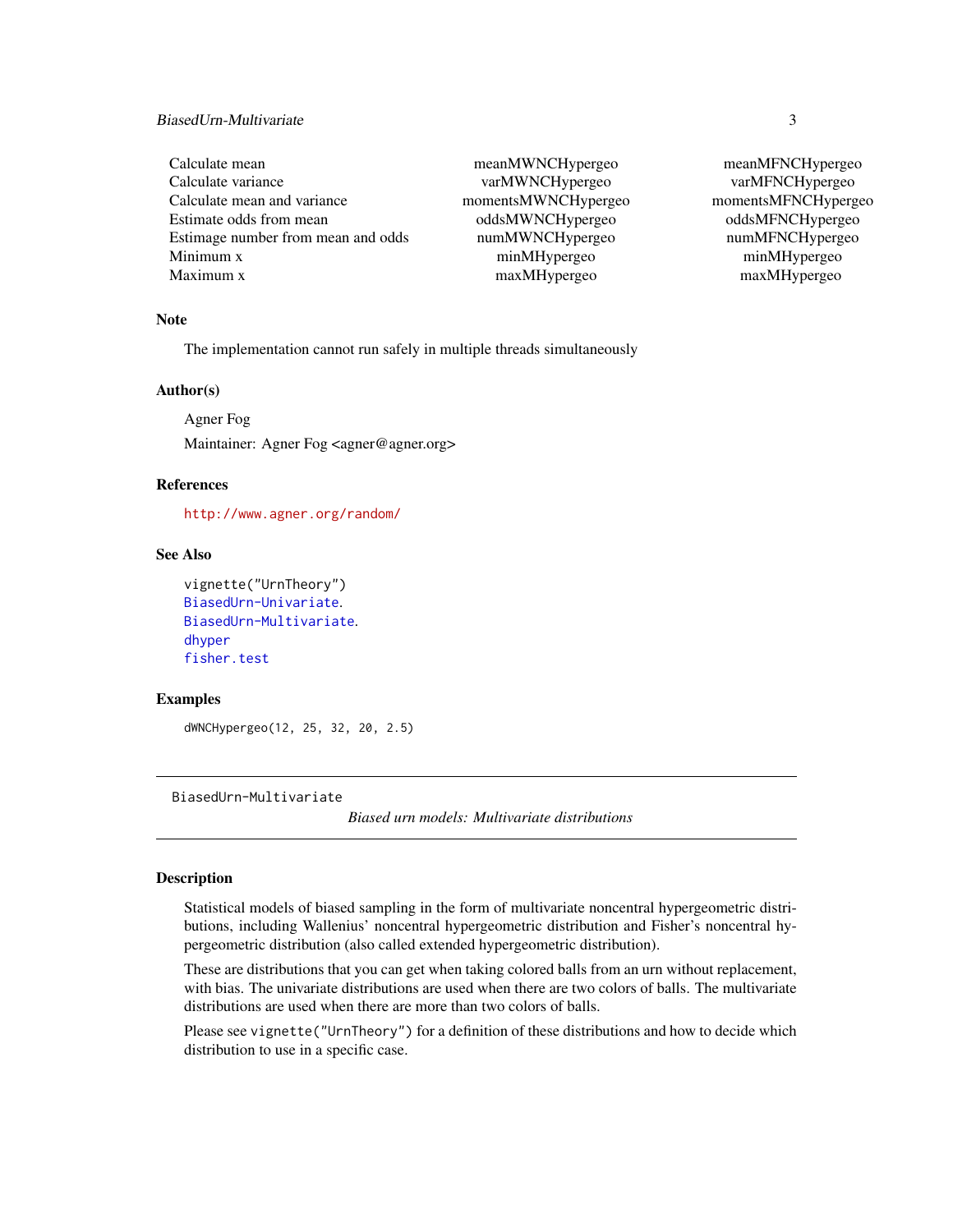# Usage

```
dMWNCHypergeo(x, m, n, odds, precision = 1E-7)
dMFNCHypergeo(x, m, n, odds, precision = 1E-7)rMWNCHypergeo(nran, m, n, odds, precision = 1E-7)
rMFNCHypergeo(nran, m, n, odds, precision = 1E-7)
meanMWNCHypergeo(m, n, odds, precision = 0.1)
meanMFNCHypergeo(m, n, odds, precision = 0.1)
varMWNCHypergeo(m, n, odds, precision = 0.1)
varMFNCHypergeo(m, n, odds, precision = 0.1)
momentsMWNCHypergeo(m, n, odds, precision = 0.1)
momentsMFNCHypergeo(m, n, odds, precision = 0.1)
oddsMWNCHypergeo(mu, m, n, precision = 0.1)
oddsMFNCHypergeo(mu, m, n, precision = 0.1)
numMWNCHypergeo(mu, n, N, odds, precision = 0.1)
numMFNCHypergeo(mu, n, N, odds, precision = 0.1)
minMHypergeo(m, n)
maxMHypergeo(m, n)
```
# Arguments

| $\mathsf{x}$ | Number of balls of each color sampled. Vector with length = number of colors,<br>or matrix with $nrows = number of colors.$                                                         |
|--------------|-------------------------------------------------------------------------------------------------------------------------------------------------------------------------------------|
| m            | Initial number of balls of each color in the urn. Length of vector $=$ number of<br>colors.                                                                                         |
| n            | Total number of balls sampled. Scalar.                                                                                                                                              |
| N            | Total number of balls in urn before sampling. Scalar.                                                                                                                               |
| odds         | Odds or weight for each color, arbitrarily scaled. Length of vector $=$ number of<br>colors. Gives the (central) multivariate hypergeometric distribution if all odds<br>are equal. |
| nran         | Number of random variates to generate. Scalar.                                                                                                                                      |
| mu           | Mean x for each color. Length of vector $=$ number of colors.                                                                                                                       |
| precision    | Desired precision of calculation. Scalar.                                                                                                                                           |

# Details

# Allowed parameter values

x, m, odds and mu are all vectors with one element for each color. These vectors must have the same length. x can also be a matrix with one column for each observation. The number of rows in this matrix must be equal to the number of colors. The maximum number of colors is currently set to 32.

All parameters must be non-negative. n cannot exceed  $N = \text{sum}(m)$ . The odds may be arbitrarily scaled. The code has been tested with odds ratios in the range  $10^{-9} \dots 10^9$  and zero. The code may work with odds ratios outside this range, but errors or NAN can occur for extreme values of odds. A ball with odds  $= 0$  is equivalent to no ball. mu must be within the possible range of x.

#### Calculation time

The calculation time depends on the specified precision and the number of colors. The calculation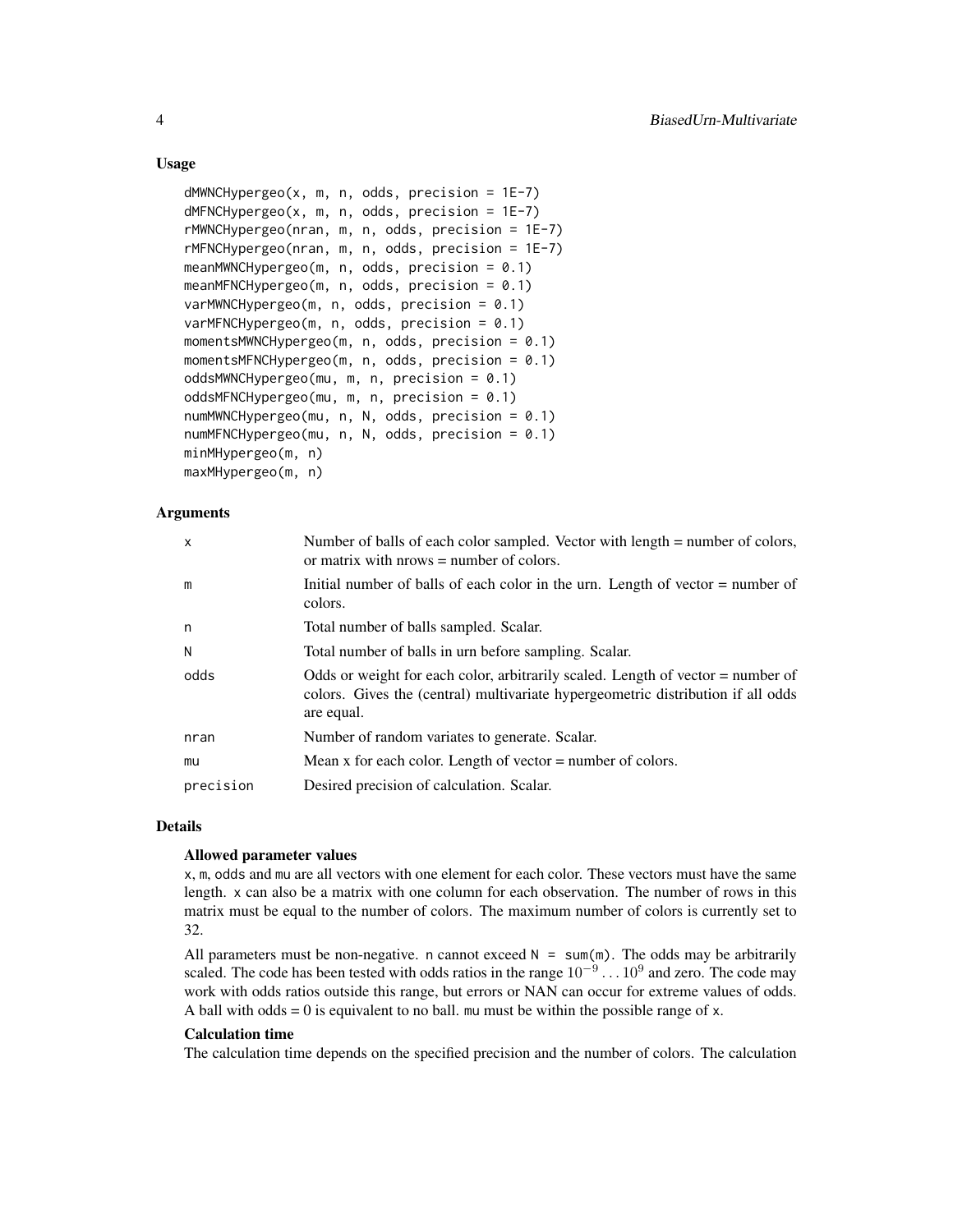# BiasedUrn-Multivariate 5

time can be high for rMWNCHypergeo and rMFNCHypergeo when nran is high. The calculation time can be extremely high for dMFNCHypergeo when n is high and the number of colors is high. The calculation time can be extremely high for the mean... var... and moments... functions when precision < 0.1 and n is high and the number of colors is high.

#### Value

dMWNCHypergeo and dMFNCHypergeo return the probability mass function for the multivariate Wallenius' and Fisher's noncentral hypergeometric distribution, respectively. A single value is returned if x is a vector with length = number of colors. Multiple values are returned if x is a matrix with one column for each observation. The number of rows must be equal to the number of colors.

rMWNCHypergeo and rMFNCHypergeo return random vectors with the multivariate Wallenius' and Fisher's noncentral hypergeometric distribution, respectively. A vector is returned when nran = 1. A matrix with one column for each observation is returned when  $n = 1$ .

meanMWNCHypergeo and meanMFNCHypergeo return the mean of the multivariate Wallenius' and Fisher's noncentral hypergeometric distribution, respectively. A simple and fast approximation is used when precision  $>= 0.1$ . A full calculation of all possible x combinations is used when precision < 0.1. This can take extremely long time when the number of colors is high.

varMWNCHypergeo and varMFNCHypergeo return the variance of the multivariate Wallenius' and Fisher's noncentral hypergeometric distribution, respectively. A simple and fast approximation is used when precision  $>= 0.1$ . A full calculation of all possible x combinations is used when precision < 0.1. This can take extremely long time when the number of colors is high.

momentsMWNCHypergeo and momentsMFNCHypergeo return a data frame with the mean and variance of the multivariate Wallenius' and Fisher's noncentral hypergeometric distribution, respectively. Calculating the mean and variance in the same operation saves time when precision  $< 0.1$ .

oddsMWNCHypergeo and oddsMFNCHypergeo estimate the odds from an observed mean for the multivariate Wallenius' and Fisher's noncentral hypergeometric distribution, respectively. A vector of odds is returned if mu is a vector. A matrix is returned if mu is a matrix with one row for each color. A simple and fast approximation is used regardless of the specified precision. Exact calculation is not supported. See demo(OddsPrecision).

numMWNCHypergeo and numMFNCHypergeo estimate the number of balls of each color in the urn before sampling from experimental mean and known odds ratios for Wallenius' and Fisher's noncentral hypergeometric distributions. The returned m values are not integers. A vector of m is returned if mu is a vector. A matrix of m is returned if mu is a matrix with one row for each color. A simple and fast approximation is used regardless of the specified precision. Exact calculation is not supported. The precision of calculation is indicated by demo(OddsPrecision).

minMHypergeo and maxMHypergeo calculate the minimum and maximum value of x for the multivariate distributions. The values are valid for the multivariate Wallenius' and Fisher's noncentral hypergeometric distributions as well as for the multivariate (central) hypergeometric distribution.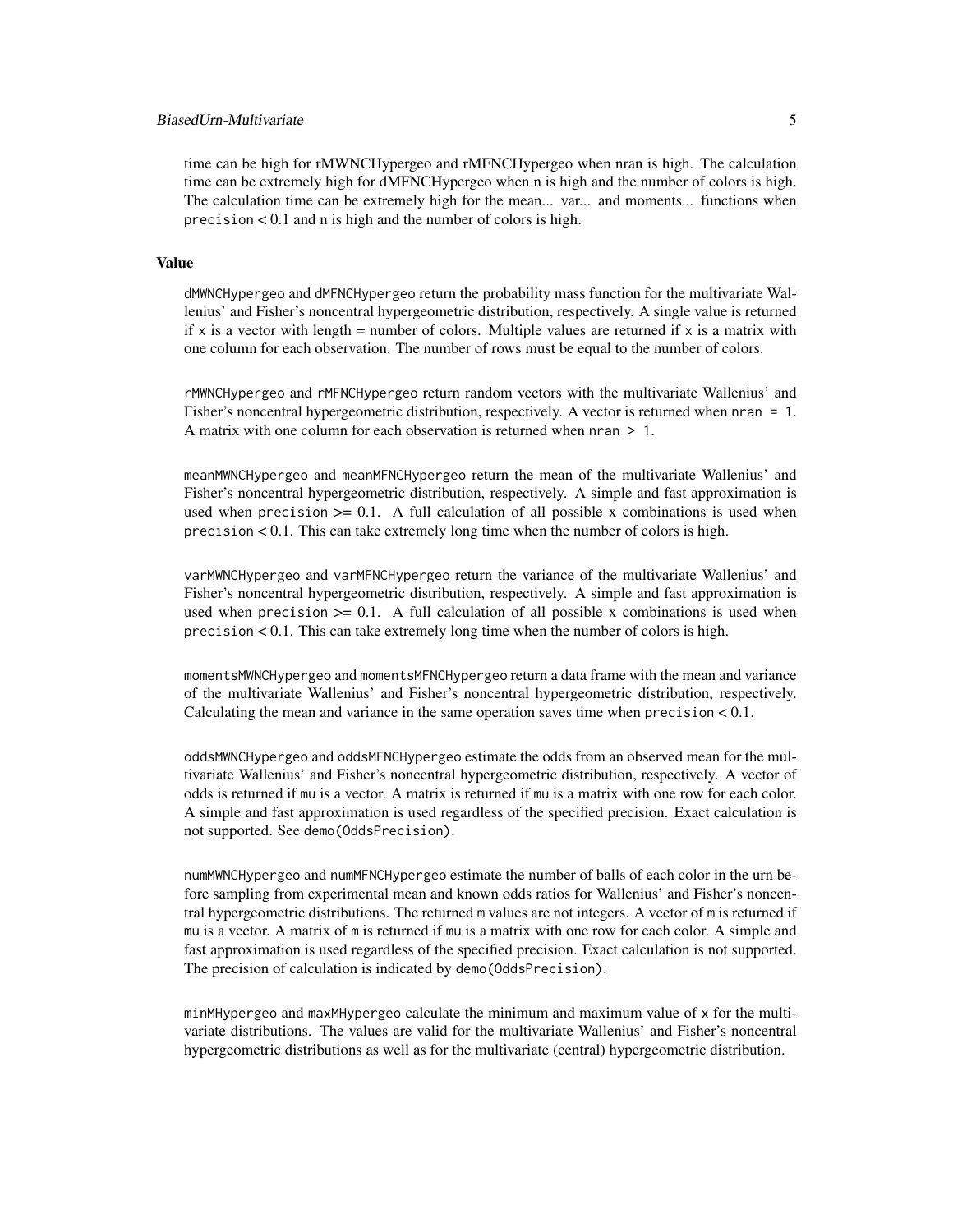#### References

<http://www.agner.org/random/>

#### See Also

```
vignette("UrnTheory")
BiasedUrn-Univariate.
BiasedUrn.
```
#### Examples

```
# get probability
dMWNCHypergeo(c(8,10,6), c(20,30,20), 24, c(1.,2.5,1.8))
```
<span id="page-5-1"></span>BiasedUrn-Univariate *Biased urn models: Univariate distributions*

## **Description**

Statistical models of biased sampling in the form of noncentral hypergeometric distributions, including Wallenius' noncentral hypergeometric distribution and Fisher's noncentral hypergeometric distribution (also called extended hypergeometric distribution).

These are distributions that you can get when taking colored balls from an urn without replacement, with bias. The univariate distributions are used when there are two colors of balls. The multivariate distributions are used when there are more than two colors of balls.

Please see vignette("UrnTheory") for a definition of these distributions and how to decide which distribution to use in a specific case.

# Usage

```
dWNCHypergeo(x, m1, m2, n, odds, precision=1E-7)
dFNCHypergeo(x, m1, m2, n, odds, precision=1E-7)
pWNCHypergeo(x, m1, m2, n, odds, precision=1E-7, lower.tail=TRUE)
pFNCHypergeo(x, m1, m2, n, odds, precision=1E-7, lower.tail=TRUE)
qWNCHypergeo(p, m1, m2, n, odds, precision=1E-7, lower.tail=TRUE)
qFNCHypergeo(p, m1, m2, n, odds, precision=1E-7, lower.tail=TRUE)
rWNCHypergeo(nran, m1, m2, n, odds, precision=1E-7)
rFNCHypergeo(nran, m1, m2, n, odds, precision=1E-7)
meanWNCHypergeo(m1, m2, n, odds, precision=1E-7)
meanFNCHypergeo(m1, m2, n, odds, precision=1E-7)
varWNCHypergeo(m1, m2, n, odds, precision=1E-7)
varFNCHypergeo(m1, m2, n, odds, precision=1E-7)
modeWNCHypergeo(m1, m2, n, odds, precision=1E-7)
modeFNCHypergeo(m1, m2, n, odds, precision=0)
oddsWNCHypergeo(mu, m1, m2, n, precision=0.1)
oddsFNCHypergeo(mu, m1, m2, n, precision=0.1)
```
<span id="page-5-0"></span>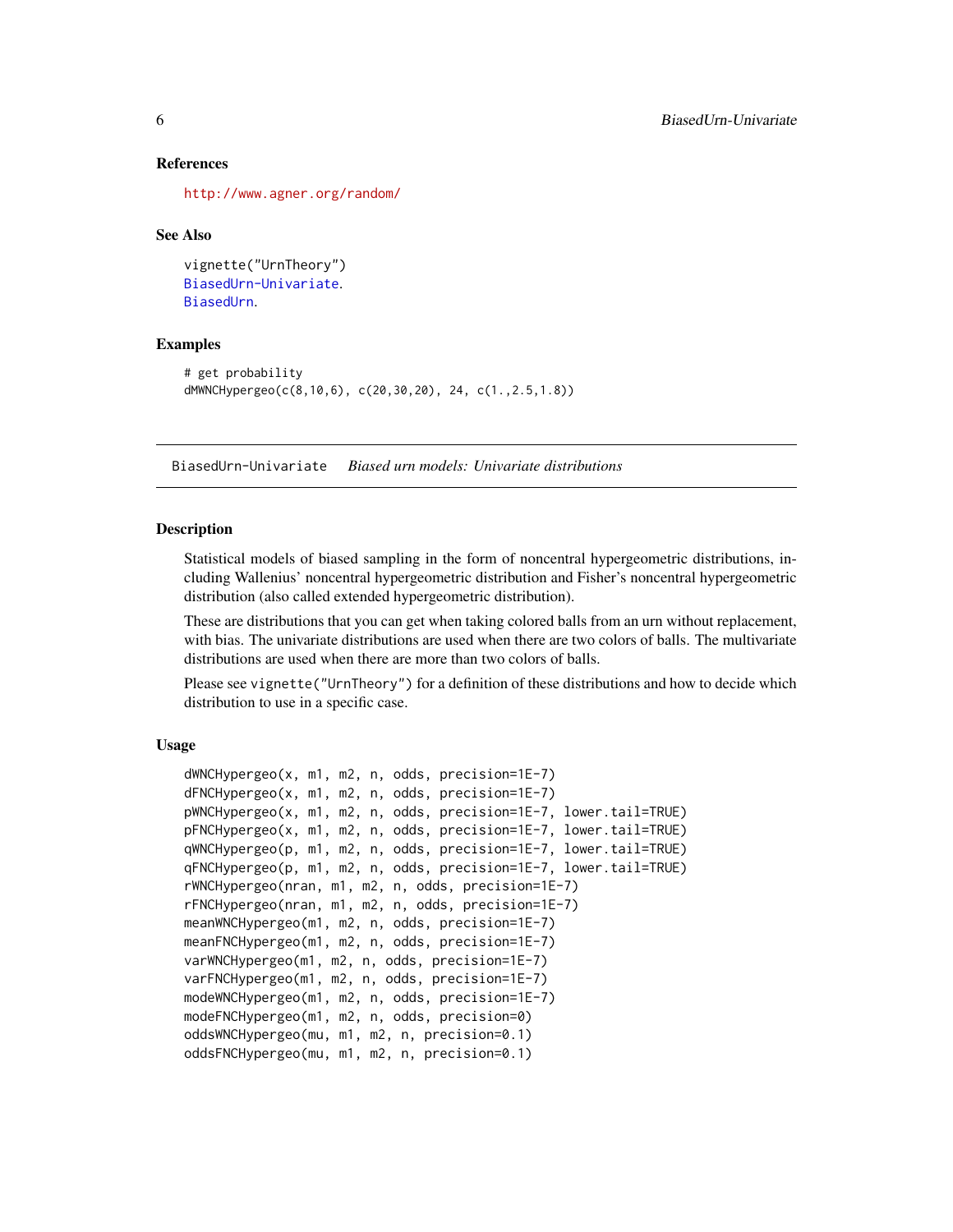```
numWNCHypergeo(mu, n, N, odds, precision=0.1)
numFNCHypergeo(mu, n, N, odds, precision=0.1)
minHypergeo(m1, m2, n)
maxHypergeo(m1, m2, n)
```
## **Arguments**

| x              | Number of red balls sampled.                                                |
|----------------|-----------------------------------------------------------------------------|
| m1             | Initial number of red balls in the urn.                                     |
| m <sub>2</sub> | Initial number of white balls in the urn.                                   |
| n              | Total number of balls sampled.                                              |
| N              | Total number of balls in urn before sampling.                               |
| odds           | Probability ratio of red over white balls.                                  |
| р              | Cumulative probability.                                                     |
| nran           | Number of random variates to generate.                                      |
| mu             | Mean x.                                                                     |
| precision      | Desired precision of calculation.                                           |
| lower.tail     | if TRUE (default), probabilities are $P(X \le x)$ , otherwise, $P(X > x)$ . |

#### Details

#### Allowed parameter values

All parameters must be non-negative. n cannot exceed  $N = m1 + m2$ . The code has been tested with odds in the range  $10^{-9} \dots 10^9$  and zero. The code may work with odds outside this range, but errors or NAN can occur for extreme values of odds. A ball with odds = 0 is equivalent to no ball. mu must be within the possible range of x.

# Calculation time

The calculation time depends on the specified precision.

#### Value

dWNCHypergeo and dFNCHypergeo return the probability mass function for Wallenius' and Fisher's noncentral hypergeometric distribution, respectively. A single value is returned if x is a scalar. Multiple values are returned if x is a vector.

pWNCHypergeo and pFNCHypergeo return the cumulative probability function for Wallenius' and Fisher's noncentral hypergeometric distribution, respectively. A single value is returned if x is a scalar. Multiple values are returned if x is a vector.

qWNCHypergeo and qFNCHypergeo return the quantile function for Wallenius' and Fisher's noncentral hypergeometric distribution, respectively. A single value is returned if p is a scalar. Multiple values are returned if p is a vector.

rWNCHypergeo and rFNCHypergeo return random variates with Wallenius' and Fisher's noncentral hypergeometric distribution, respectively.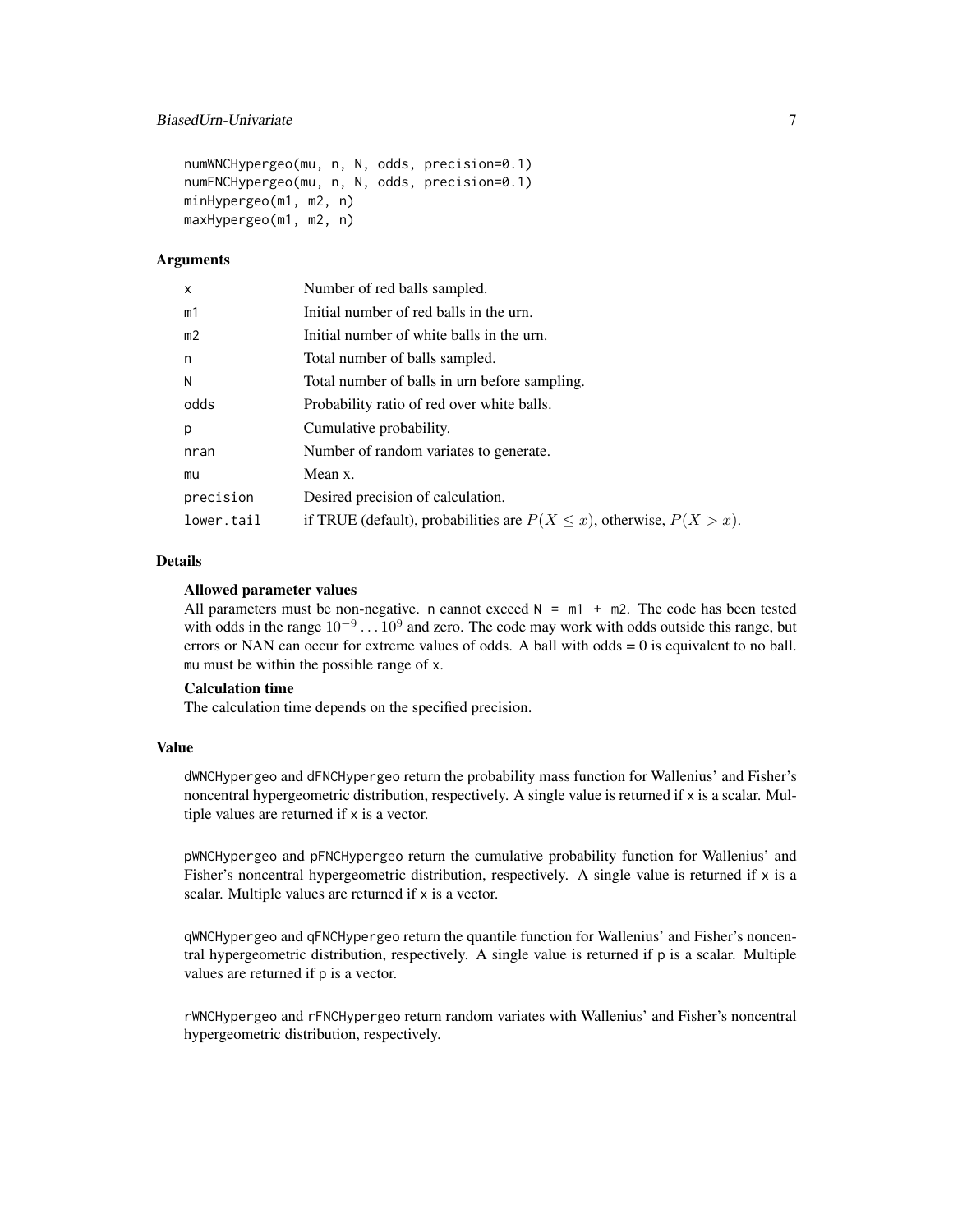meanWNCHypergeo and meanFNCHypergeo calculate the mean of Wallenius' and Fisher's noncentral hypergeometric distribution, respectively. A simple and fast approximation is used when  $precision$  > 0.1.

varWNCHypergeo and varFNCHypergeo calculate the variance of Wallenius' and Fisher's noncentral hypergeometric distribution, respectively. A simple and fast approximation is used when  $precision \geq 0.1$ .

modeWNCHypergeo and modeFNCHypergeo calculate the mode of Wallenius' and Fisher's noncentral hypergeometric distribution, respectively.

oddsWNCHypergeo and oddsFNCHypergeo estimate the odds of Wallenius' and Fisher's noncentral hypergeometric distribution from a measured mean. A single value is returned if mu is a scalar. Multiple values are returned if mu is a vector. A simple and fast approximation is used regardless of the specified precision. Exact calculation is not supported. See demo(OddsPrecision).

numWNCHypergeo and numFNCHypergeo estimate the number of balls of each color in the urn before sampling from an experimental mean and a known odds ratio for Wallenius' and Fisher's noncentral hypergeometric distributions. The returned numbers m1 and m2 are not integers. A vector of m1 and m2 is returned if mu is a scalar. A matrix is returned if mu is a vector. A simple approximation is used regardless of the specified precision. Exact calculation is not supported. The precision of calculation is indicated by demo(OddsPrecision).

minHypergeo and maxHypergeo calculate the minimum and maximum value of x. The value is valid for Wallenius' and Fisher's noncentral hypergeometric distribution as well as for the (central) hypergeometric distribution.

# References

<http://www.agner.org/random/>

# See Also

```
vignette("UrnTheory")
BiasedUrn-Multivariate.
BiasedUrn.
fisher.test
```
# Examples

```
# get probability
dWNCHypergeo(12, 25, 32, 20, 2.5)
```
<span id="page-7-0"></span>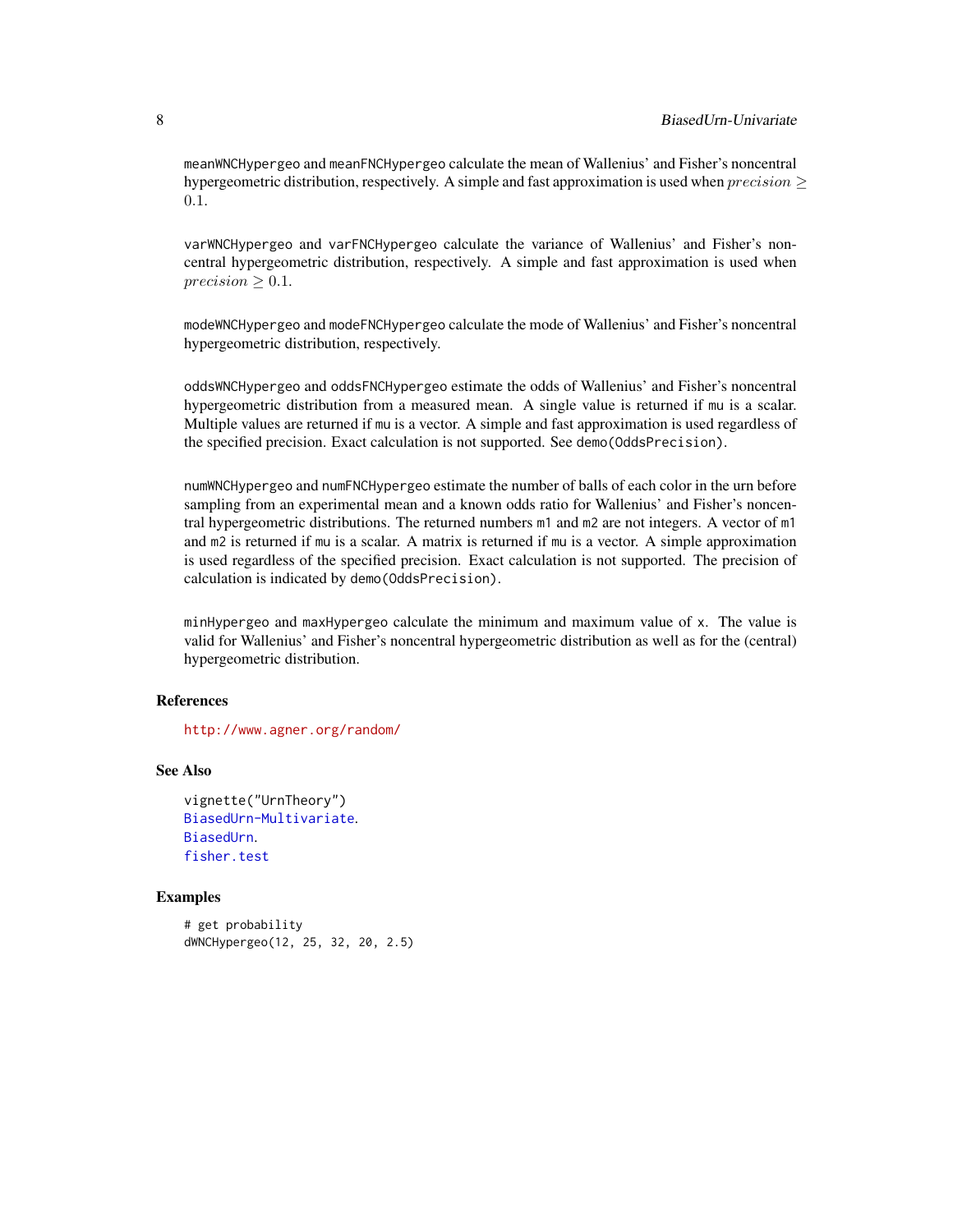# <span id="page-8-0"></span>**Index**

∗Topic distribution BiasedUrn-Multivariate, [3](#page-2-0) BiasedUrn-package, [2](#page-1-0) BiasedUrn-Univariate, [6](#page-5-0) ∗Topic multivariate BiasedUrn-Multivariate, [3](#page-2-0) BiasedUrn-package, [2](#page-1-0) ∗Topic package BiasedUrn-package, [2](#page-1-0) ∗Topic univar BiasedUrn-Multivariate, [3](#page-2-0) BiasedUrn-package, [2](#page-1-0) BiasedUrn-Univariate, [6](#page-5-0)

BiasedUrn, *[6](#page-5-0)*, *[8](#page-7-0)* BiasedUrn *(*BiasedUrn-package*)*, [2](#page-1-0) BiasedUrn-Multivariate, [3](#page-2-0) BiasedUrn-package, [2](#page-1-0) BiasedUrn-Univariate, [6](#page-5-0)

dFNCHypergeo *(*BiasedUrn-Univariate*)*, [6](#page-5-0) dhyper, *[3](#page-2-0)* dMFNCHypergeo *(*BiasedUrn-Multivariate*)*, [3](#page-2-0) dMWNCHypergeo *(*BiasedUrn-Multivariate*)*, [3](#page-2-0) dWNCHypergeo *(*BiasedUrn-Univariate*)*, [6](#page-5-0) fisher.test, *[3](#page-2-0)*, *[8](#page-7-0)* maxHypergeo *(*BiasedUrn-Univariate*)*, [6](#page-5-0) maxMHypergeo *(*BiasedUrn-Multivariate*)*, [3](#page-2-0) meanFNCHypergeo *(*BiasedUrn-Univariate*)*, [6](#page-5-0) meanMFNCHypergeo *(*BiasedUrn-Multivariate*)*, [3](#page-2-0) meanMWNCHypergeo *(*BiasedUrn-Multivariate*)*, [3](#page-2-0) meanWNCHypergeo *(*BiasedUrn-Univariate*)*, [6](#page-5-0)

minHypergeo *(*BiasedUrn-Univariate*)*, [6](#page-5-0) minMHypergeo *(*BiasedUrn-Multivariate*)*, [3](#page-2-0) modeFNCHypergeo *(*BiasedUrn-Univariate*)*, [6](#page-5-0) modeWNCHypergeo *(*BiasedUrn-Univariate*)*, [6](#page-5-0) momentsMFNCHypergeo *(*BiasedUrn-Multivariate*)*, [3](#page-2-0) momentsMWNCHypergeo *(*BiasedUrn-Multivariate*)*, [3](#page-2-0) numFNCHypergeo *(*BiasedUrn-Univariate*)*, [6](#page-5-0) numMFNCHypergeo *(*BiasedUrn-Multivariate*)*, [3](#page-2-0) numMWNCHypergeo *(*BiasedUrn-Multivariate*)*, [3](#page-2-0) numWNCHypergeo *(*BiasedUrn-Univariate*)*, [6](#page-5-0) oddsFNCHypergeo *(*BiasedUrn-Univariate*)*, [6](#page-5-0) oddsMFNCHypergeo *(*BiasedUrn-Multivariate*)*, [3](#page-2-0) oddsMWNCHypergeo *(*BiasedUrn-Multivariate*)*, [3](#page-2-0) oddsWNCHypergeo *(*BiasedUrn-Univariate*)*, [6](#page-5-0) pFNCHypergeo *(*BiasedUrn-Univariate*)*, [6](#page-5-0) pWNCHypergeo *(*BiasedUrn-Univariate*)*, [6](#page-5-0) qFNCHypergeo *(*BiasedUrn-Univariate*)*, [6](#page-5-0) qWNCHypergeo *(*BiasedUrn-Univariate*)*, [6](#page-5-0) rFNCHypergeo *(*BiasedUrn-Univariate*)*, [6](#page-5-0) rMFNCHypergeo *(*BiasedUrn-Multivariate*)*, [3](#page-2-0) rMWNCHypergeo *(*BiasedUrn-Multivariate*)*, [3](#page-2-0) rWNCHypergeo *(*BiasedUrn-Univariate*)*, [6](#page-5-0)

varFNCHypergeo *(*BiasedUrn-Univariate*)*, [6](#page-5-0)